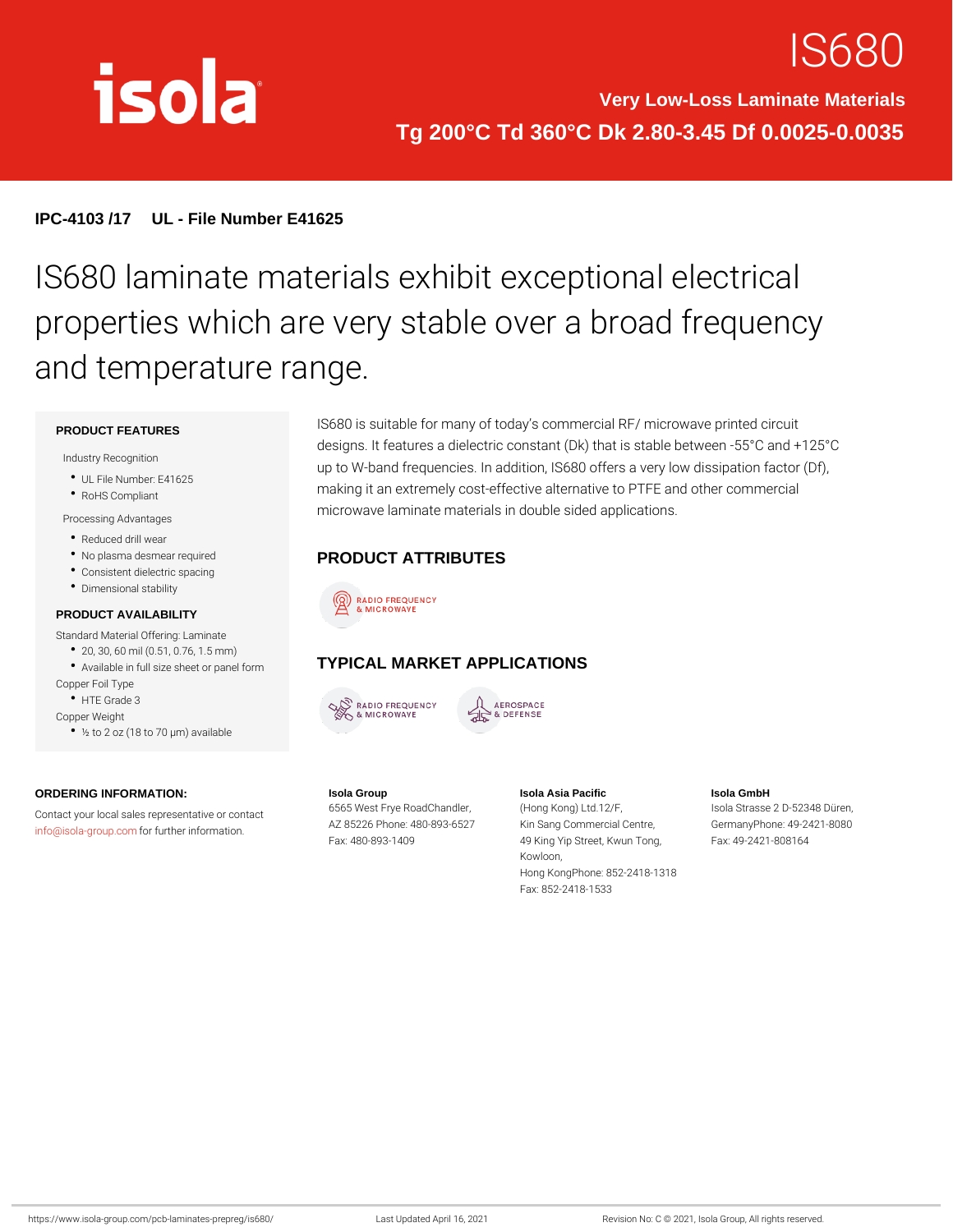### **Typical Values Table**

| Property                                               |                                           | <b>Typical Value</b> | <b>Units</b>             | <b>Test Method</b>           |
|--------------------------------------------------------|-------------------------------------------|----------------------|--------------------------|------------------------------|
|                                                        |                                           |                      | Metric (English)         | IPC-TM-650 (or as noted)     |
| Glass Transition Temperature (Tg) by DSC               |                                           | 200                  | °C                       | 2.4.25C                      |
| Decomposition Temperature (Td) by TGA @ 5% weight loss |                                           | 360                  | $^{\circ}C$              | 2.4.24.6                     |
| Time to Delaminate by TMA (Copper                      | A. T260                                   | >60                  | Minutes                  | 2.4.24.1                     |
| removed)                                               | <b>B. T288</b>                            |                      |                          |                              |
| Z-Axis CTE                                             | A. Pre-Tg                                 | 44.7                 | ppm/°C                   |                              |
|                                                        | B. Post-Tg                                | 191                  | ppm/°C                   | 2.4.24C                      |
|                                                        | C. 50 to 260°C, (Total Expansion)         | 2.9                  | $\%$                     |                              |
| X/Y-Axis CTE<br>Pre-Tg                                 |                                           | 12                   | ppm/°C                   | 2.4.24C                      |
| Thermal Conductivity                                   |                                           | $0.38 - 0.53$        | W/m·K                    | ASTM E1952                   |
| Thermal Stress 10 sec @ 288°C (550.4°F)                | A. Unetched<br>B. Etched                  | Pass                 | Pass Visual              | 2.4.13.1                     |
| Dk, Permittivity                                       | @ 10 GHz                                  | 2.80                 | $\overline{\phantom{0}}$ | 2.5.5.5                      |
| Df, Loss Tangent                                       | @ 10 GHz                                  | 0.0025               | $\equiv$                 | Bereskin Stripline           |
| Dk, Permittivity                                       | @ 10 GHz                                  | 3.00                 | $\equiv$                 | 2.5.5.5                      |
| Df, Loss Tangent                                       | @ 10 GHz                                  | 0.0030               | ÷                        | Bereskin Stripline           |
| Dk, Permittivity                                       | @ 10 GHz                                  | 3.20                 | $\overline{\phantom{0}}$ | 2.5.5.5                      |
| Df, Loss Tangent                                       | @ 10 GHz                                  | 0.0030               | $\overline{\phantom{0}}$ | Bereskin Stripline           |
| Dk, Permittivity                                       | @ 10 GHz                                  | 3.33                 | $\qquad \qquad -$        | 2.5.5.5                      |
| Df, Loss Tangent                                       | @ 10 GHz                                  | 0.0030               | $\equiv$                 | Bereskin Stripline           |
| Dk, Permittivity                                       | @ 10 GHz                                  | 3.38                 | $\overline{\phantom{0}}$ | 2.5.5.5                      |
| Df, Loss Tangent                                       | @ 10 GHz                                  | 0.0035               | $\overline{\phantom{0}}$ | Bereskin Stripline           |
| Dk, Permittivity                                       | @ 10 GHz                                  | 3.45                 | $\qquad \qquad -$        | 2.5.5.5                      |
| Df, Loss Tangent                                       | @ 10 GHz                                  | 0.0035               |                          | Bereskin Stripline           |
| <b>Volume Resistivity</b>                              | C-96/35/90                                | $1.33 \times 10^{7}$ | MI-cm                    | 2.5.17.1                     |
| Surface Resistivity                                    | C-96/35/90                                | $1.33 \times 10^5$   | M                        | 2.5.17.1                     |
| Dielectric Breakdown                                   |                                           | 45.4                 | kV                       | 2.5.6B                       |
| Arc Resistance                                         |                                           | 139                  | Seconds                  | 2.5.1B                       |
| Electric Strength (Laminate & laminated prepreg)       |                                           | 45 (1133)            | kV/mm (V/mil)            | 2.5.6.2A                     |
| Comparative Tracking Index (CTI)                       |                                           | $\overline{2}$       | Class (Volts)            | <b>UL 746A</b><br>ASTM D3638 |
| Peel Strength                                          | 1 oz. EDC foil                            | 0.70(4.01)           | N/mm (lb/inch)           | 2.4.8.2A                     |
| Flexural Strength                                      | A. Length direction<br>B. Cross direction | 37.5<br>28.5         | ksi                      | 2.4.4B                       |
| Tensile Strength                                       | A. Length direction<br>B. Cross direction | 28.0<br>26.0         | ksi                      | ASTM D3039                   |
| Poisson's Ratio                                        | A. Length direction<br>B. Cross direction | 0.122<br>0.120       |                          | ASTM D3039                   |
| Moisture Absorption                                    |                                           | 0.10                 | $\%$                     | 2.6.2.1A                     |
| Flammability (Laminate & laminated prepreg)            |                                           | $V-0$                | Rating                   | <b>UL 94</b>                 |
| Relative Thermal Index (RTI)                           |                                           | 110                  | $^{\circ}C$              | <b>UL 796</b>                |